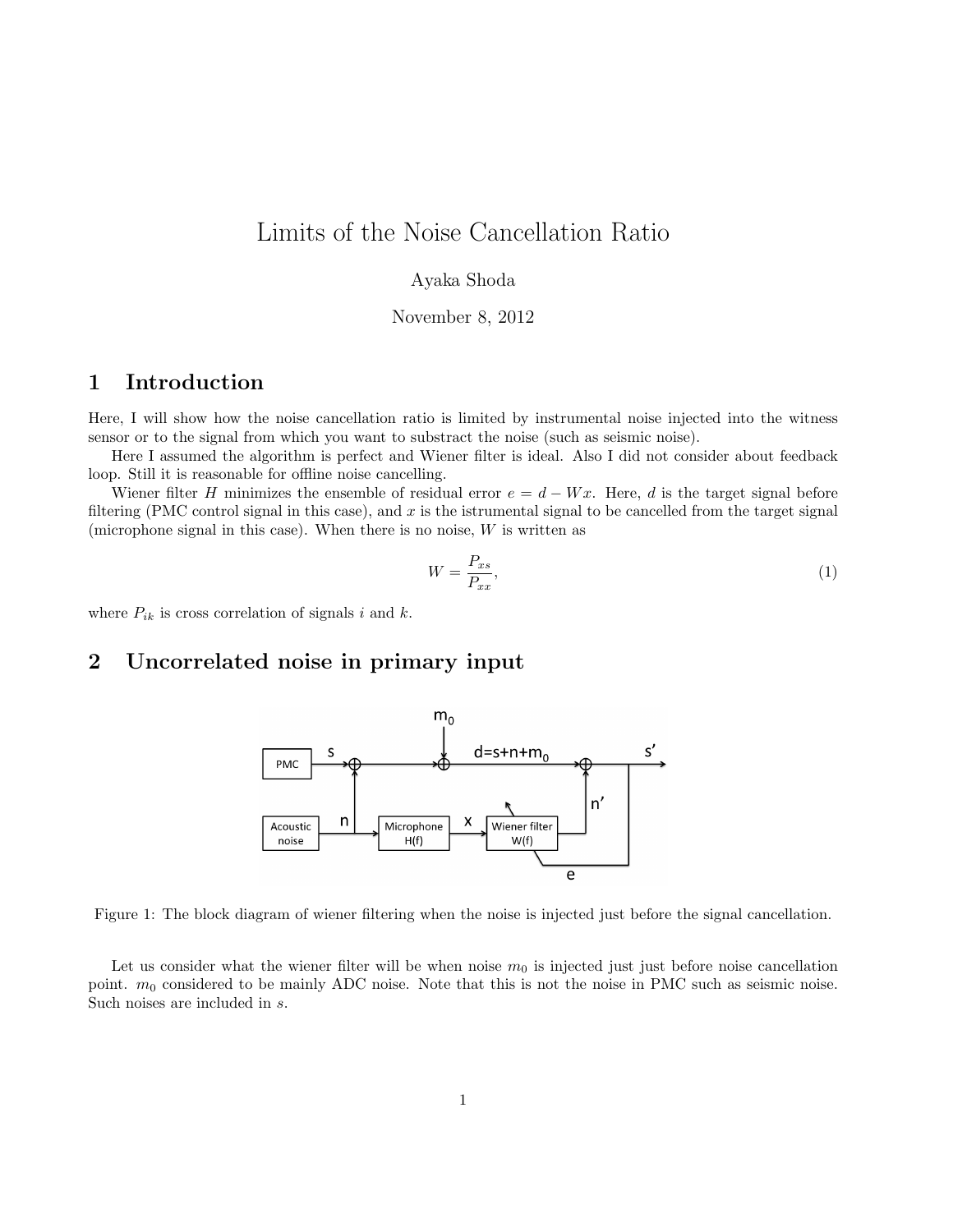In this case, the wiener filter is written as

$$
W(z) = \frac{P_{xd}}{P_{xx}} \tag{2}
$$

$$
= \frac{P_{xs} + P_{xn} + P_{xm_0}}{P_{xx}} \tag{3}
$$

$$
= \frac{P_{xn}}{P_{xx}} \tag{4}
$$

$$
= \frac{1}{H(z)}.\t\t(5)
$$

Here we assumed that  $n, s$ , and  $m_0$  is not correlated. The weiner filter does not change according to the noise in primary input.

## **3 Uncorrelated noise in reference input**



Figure 2: The block diagram of wiener filtering when the noise is injected into the enviromental noise monitor.

Second, I will describe about the wiener filter when the noise  $m_1$  is injected into the environmental noise monitor, such as a microphone.  $m_1$  includes the noise of microphone, pre-amp, and ADC noise.

The wiener filter will be

$$
W(z) = \frac{P_{xd}}{P_{xx}} \tag{6}
$$

$$
= \frac{P_{(Hn)n}}{P_{(Hn+m_1)(Hn+m_1)}}\tag{7}
$$

$$
= \frac{P_{nn}H^*(z)}{P_{nn}|H(z)|^2 + P_{m_1m_1}}.\tag{8}
$$

In this case, the wiener filter has been changed.

## **4 Noise cancellation rate**

Here we consider the case where the both noise  $m_0$  and  $m_1$  are included. Since the original target signal is  $d = s + n + m_0$ , its PSD is

$$
S_d = S_s + S_n + S_{m_0}.\tag{9}
$$